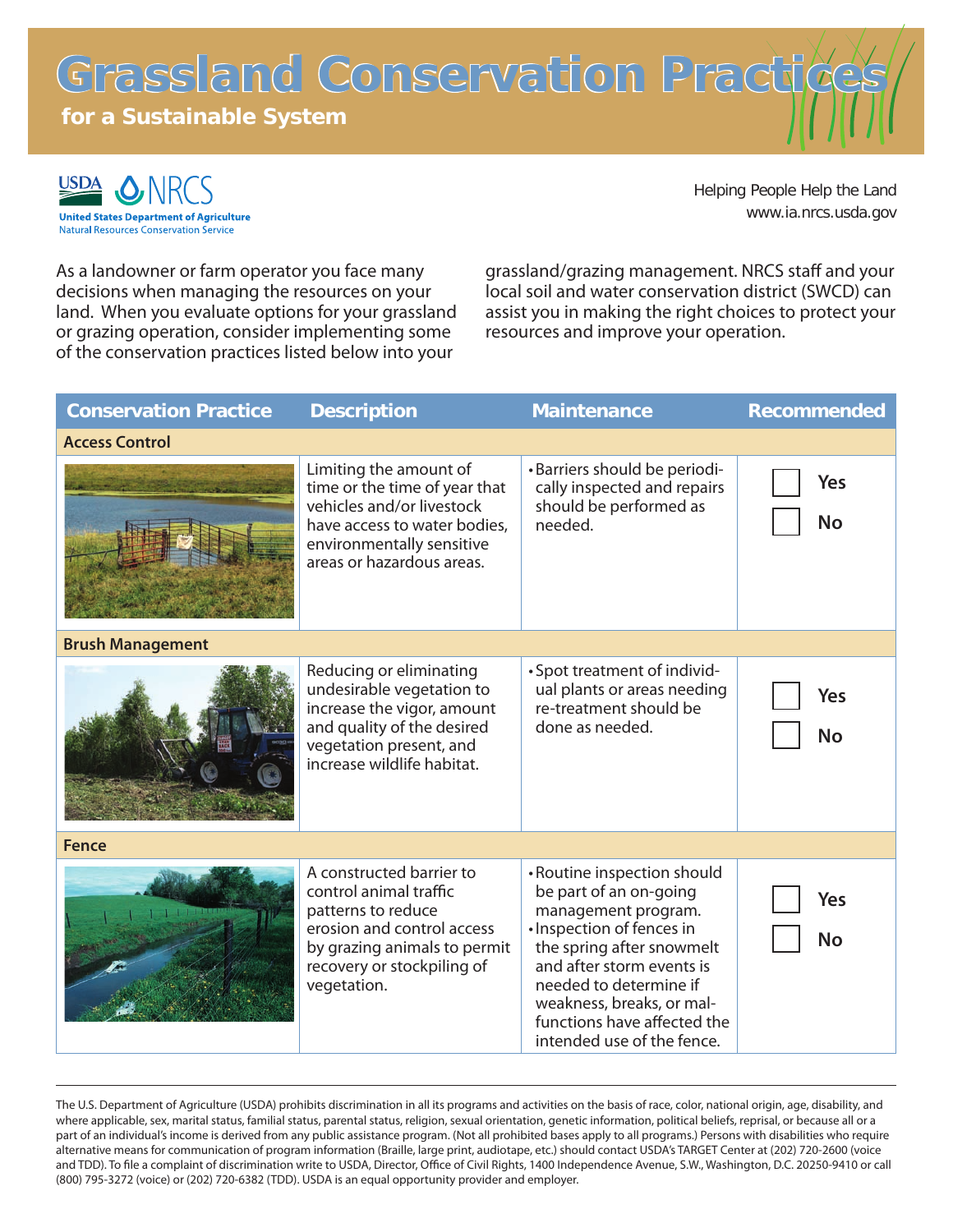## **Grassland Conservation Practices**

**for a Sustainable System**

| <b>Conservation Practice</b>         | <b>Description</b>                                                                                                                                                                                                                                  | <b>Maintenance</b>                                                                                                                                                                                                                                         | <b>Recommended</b> |
|--------------------------------------|-----------------------------------------------------------------------------------------------------------------------------------------------------------------------------------------------------------------------------------------------------|------------------------------------------------------------------------------------------------------------------------------------------------------------------------------------------------------------------------------------------------------------|--------------------|
| <b>Forage Harvest Management</b>     |                                                                                                                                                                                                                                                     |                                                                                                                                                                                                                                                            |                    |
|                                      | Timely cutting and removal<br>of forages for optimized yield,<br>quality, stand life, controlling<br>insects and other pests, and to<br>maintain wildlife habitat.                                                                                  | •Before forage harvest,<br>clear fields of debris<br>that could damage<br>machinery.<br>•Do not cut forages until<br>dew or rain on leaves has<br>evaporated.<br>• Mow most recent seed-<br>ings ahead of older<br>stands.                                 | Yes<br><b>No</b>   |
| <b>Grade Stabilization Structure</b> |                                                                                                                                                                                                                                                     |                                                                                                                                                                                                                                                            |                    |
|                                      | A structure used to control<br>the channel grade in natural<br>or constructed water courses.<br>They may be used as a source<br>of livestock water, wildlife habi-<br>tat and control of gully erosion.                                             | • An operation and main-<br>tenance plan is prepared<br>for the person respon-<br>sible for operating and<br>maintaining the system.<br>• The plan provides for<br>periodic inspections and<br>prompt repair or re-<br>placement of damaged<br>components. | Yes<br><b>No</b>   |
| <b>Heavy Use Protection Area</b>     |                                                                                                                                                                                                                                                     |                                                                                                                                                                                                                                                            |                    |
|                                      | Stabilizing areas frequented by<br>vehicles or livestock to reduce<br>erosion in or near critical water<br>bodies, improve water quality,<br>and improve herd health.                                                                               | • An operation and main-<br>tenance plan will be pre-<br>pared for and reviewed<br>with the landowner or<br>operator.                                                                                                                                      | Yes<br><b>No</b>   |
| <b>Nutrient Management</b>           |                                                                                                                                                                                                                                                     |                                                                                                                                                                                                                                                            |                    |
|                                      | Proper placement of the cor-<br>rect amount of nutrients at the<br>correct stage of plant growth<br>to increase forage production,<br>reduce loss of nutrients to sur-<br>face or groundwater sources<br>and to increase production<br>and profits. | • Equipment needs cali-<br>brated to ensure uniform<br>distribution of material<br>at planned rates.<br>•Document actual rate<br>nutrients were applied.<br>•Changes in animal<br>numbers or feed man-<br>agement will necessitate<br>additional analysis. | Yes<br><b>No</b>   |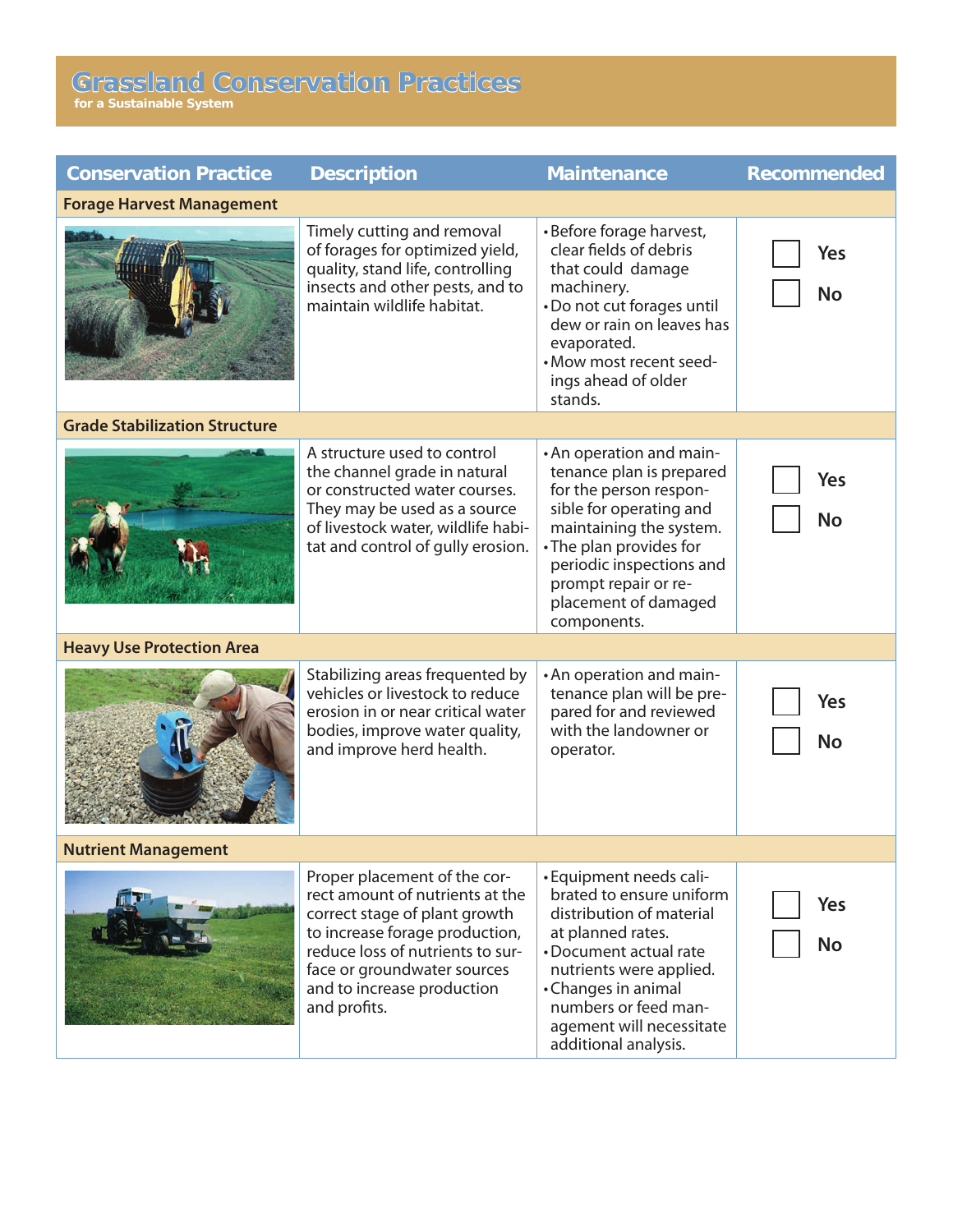| <b>Conservation Practice</b>    | <b>Description</b>                                                                                                                                                                                                                      | <b>Maintenance</b>                                                                                                                                                                                                                                                | <b>Recommended</b>      |  |
|---------------------------------|-----------------------------------------------------------------------------------------------------------------------------------------------------------------------------------------------------------------------------------------|-------------------------------------------------------------------------------------------------------------------------------------------------------------------------------------------------------------------------------------------------------------------|-------------------------|--|
| <b>Pasture and Hay Planting</b> |                                                                                                                                                                                                                                         |                                                                                                                                                                                                                                                                   |                         |  |
|                                 | Establishing desired native<br>and/or introduced forages to<br>supply forages during normally<br>low production periods, reduce<br>erosion, reduce runoff, improve<br>water quality and increase<br>carbon sequestration.               | · Inspect and calibrate<br>equipment to insure<br>proper rate, distribution<br>and depth of planting.<br>•Growth should be moni-<br>tored for water stress.<br>•Cutting, herbicides or<br>grazing management<br>may be needed to con-<br>trol undesirable plants. | <b>Yes</b><br><b>No</b> |  |
| <b>Pest Management</b>          |                                                                                                                                                                                                                                         |                                                                                                                                                                                                                                                                   |                         |  |
|                                 | Pest management helps<br>reduce impacts of invasive spe-<br>cies, weeds, and pest invasions<br>while minimizing the impacts<br>to soil and water resources and<br>non-target plants and animals.                                        | •The operator is respon-<br>sible for the proper<br>implementation of the<br>practice, including op-<br>eration and maintenance<br>of all equipment.<br>. Plans should be re-<br>viewed and updated<br>periodically.<br>•Develop a safety plan.                   | <b>Yes</b><br><b>No</b> |  |
| <b>Prescribed Burning</b>       |                                                                                                                                                                                                                                         |                                                                                                                                                                                                                                                                   |                         |  |
|                                 | Prescribed burning is used to<br>increase the quantity, quality<br>and vigor of certain desired<br>plant species. Burning also<br>reduces the competition from<br>undesired species.                                                    | •Burn according to your<br>prescribed burn plan.<br>• Smoke, liability, and<br>safety and health pre-<br>cautions should all be<br>monitored.                                                                                                                     | Yes<br><b>No</b>        |  |
| <b>Prescribed Grazing</b>       |                                                                                                                                                                                                                                         |                                                                                                                                                                                                                                                                   |                         |  |
|                                 | Managing the harvest of veg-<br>etation with grazing animals<br>to maintain or improve the<br>desired plant community and<br>ground water quality, reduce<br>erosion, and improve cover for<br>wildlife.                                | •Monitor data and graz-<br>ing records on a regular<br>basis to insure objec-<br>tives are met, or to make<br>necessary changes in the<br>prescribed grazing plan<br>to meet objectives.                                                                          | Yes<br><b>No</b>        |  |
| <b>Riparian Forest Buffer</b>   |                                                                                                                                                                                                                                         |                                                                                                                                                                                                                                                                   |                         |  |
|                                 | An area established to trees<br>and/or shrubs adjacent to a<br>stream, lake or other water<br>body to improve water quality,<br>reduce sediment delivery, cre-<br>ate shade for aquatic habitat,<br>mitigate flood damage, and<br>more. | • Trees in the buffer area<br>need to be periodically<br>maintained and har-<br>vested.<br>• As the buffer matures,<br>tree harvesting is impor-<br>tant for plant health and<br>buffer function.                                                                 | Yes<br><b>No</b>        |  |